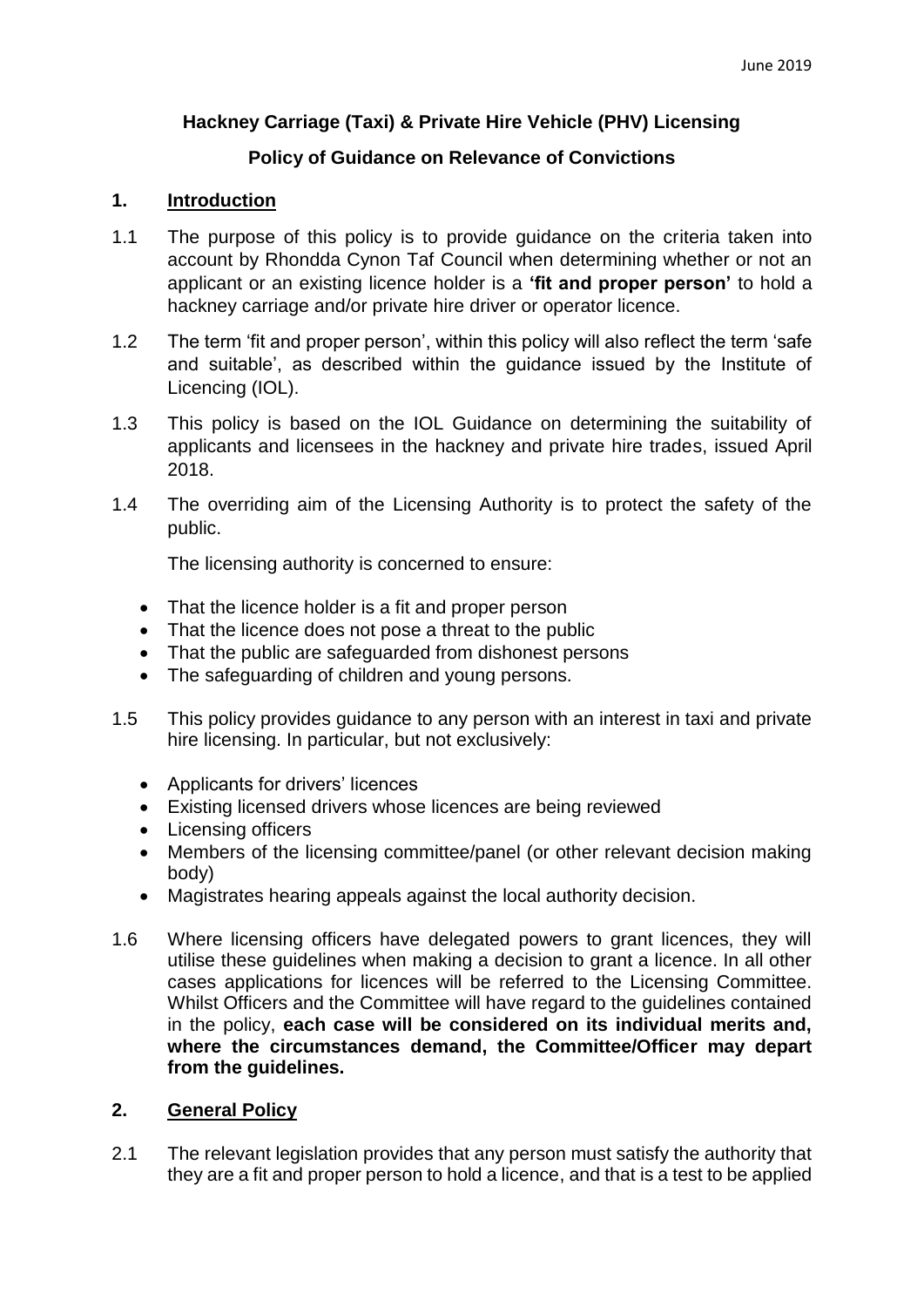after any applicant has gained any reasonably required qualifications. It is the final part of the process of an application when the decision is made, whether by a committee, sub‐committee or an officer under a Scheme of Delegation. It involves a detailed examination of their entire character in order to make a judgment as to their fitness and propriety.

- 2.3 The standards of 'fit and proper' within this policy are not set as a base minimum. The public of Rhondda Cynon Taf deserve the assurance it requires when using a taxi service. It is good to know that one's driver is not a felon. It is better to know that he or she is a dedicated professional.
- 2.4 If a licence holder falls short of the fit and proper standard at any time, the licence should be revoked or not renewed on application to do so.
- 2.5 Applicants who hold a licence with one licensing authority should not automatically assume that their application will be granted by another. Each case will be decided on its own merits.
- 2.6 There is currently no recent Statutory or Ministerial guidance as to how such decisions should be approached or what matters are relevant or material to a decision so it is a matter for RCT Licensing Authority to decide.
- 2.7 This document is intended to provide guidance on how we will determine suitability, taking into account the character of the applicant or licensee. In particular it considers how regard should be had to the antecedent history of the applicant or licence holder and its relevance to their 'fitness and propriety' or 'character'. As with any guidance it need not be slavishly followed but it provides a starting or reference point from which decisions can be made taking into account the particular merits of each case.
- 2.8 Within this policy, RCT licensing authority will take a 'bright line approach' and say "never", but it remains a policy, and as such does not amount to any fetter on the discretion of the authority. Each case will always be considered on its merits having regard to the policy, and the licensing authority can depart from the policy where it considers it appropriate to do so. This will normally happen where the licensing authority considers that there are exceptional circumstances which warrant a different decision. This approach was endorsed by the High Court in *R (on the application of Nicholds) v Security Industry Authority2*.
- 2.9 There may be occasions where it is appropriate to depart from the guidelines, for example where the offence is a one-off occasion or there are mitigating circumstances or alternatively where there are many or continuous offences which may show a pattern of offending and unfitness.
- 2.10 The otherwise good character and driving record of the subject of the decision will not be considered as exceptional circumstances.
- 2.11 Simply remaining free from conviction may not generally be regarded as adequate evidence that a person is a fit and proper person to hold a licence.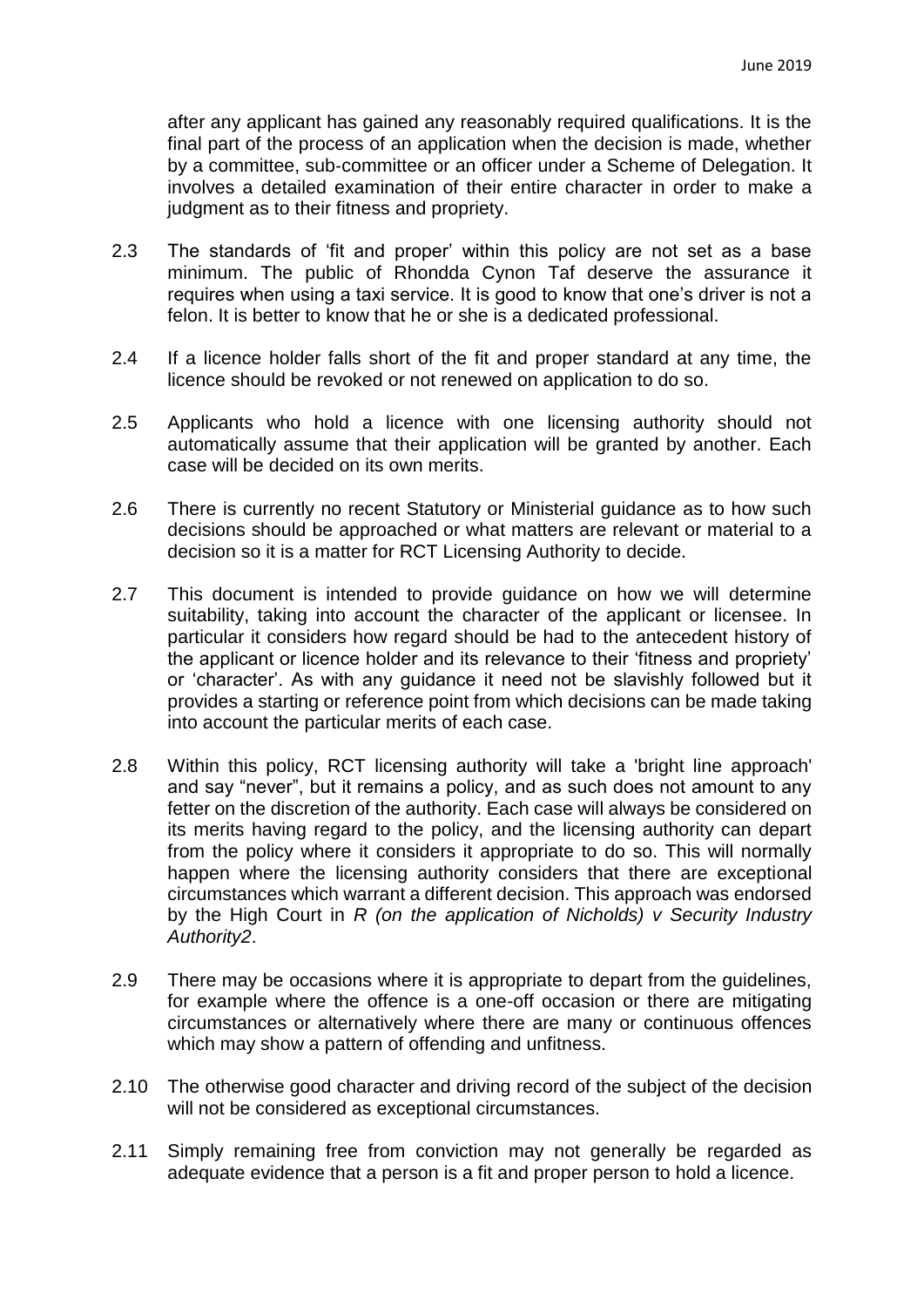2.12 Where an applicant has been convicted of a criminal offence, the Licensing Authority cannot review the merits of the conviction [Nottingham City Council v. Mohammed Farooq (1998)].

# **3. Guidance on Determination**

- 3.1 This Policy contains no detailed list of offences. All offences are allocated to a general category such as 'dishonesty' or 'drugs'. This prevents it being argued that a specific offence is not covered by the Policy as it 'is not on the list' and also prevents arguments that one class of crime is more serious than another. In each case, appropriate weight should be given to the evidence provided.
- 3.2 A person with an isolated conviction, especially if committed some time ago, may not prevent the grant or renewal of a licence.
- 3.3 It is important to recognise that once a licence has been granted, there is a continuing requirement on the part of the licensee to maintain their fitness and propriety. The licensing authority has powers to take action against the holder of all types of licence (driver, vehicle and operator) and it must be understood that any convictions or other actions on the part of the licensee which would have prevented them being granted a licence on initial application may lead to that licence being revoked.
- 3.4 Any dishonesty by any applicant or other person on the applicant's behalf which is discovered to have occurred in any part of any application process (e.g. failure to declare convictions, false names or addresses, falsified references) will result in a licence being refused, or if already granted, revoked and may result in prosecution.
- 3.5 As the direct impact on the public varies depending upon the type of licence applied for or held, it is necessary to consider the impact of particular offences on those licences separately. However, there are some overriding considerations which will apply in all circumstances.
- 3.6 Generally, where a person has more than one conviction, this will raise serious questions about their safety and suitability. The licensing authority is looking for safe and suitable individuals, and once a pattern or trend of repeated offending is apparent, a licence will not be granted and there will be a presumption that it will not be renewed.
- 3.7 Where an applicant/licensee is convicted of an offence which is not detailed in this policy the licensing authority will take that conviction into account and use this policy as an indication of the approach that should be taken.
- 3.8 This policy does not replace the duty of the licensing authority to refuse to grant a licence where they are not satisfied that the applicant or licensee is a fit and proper person. Where a situation is not covered by this policy the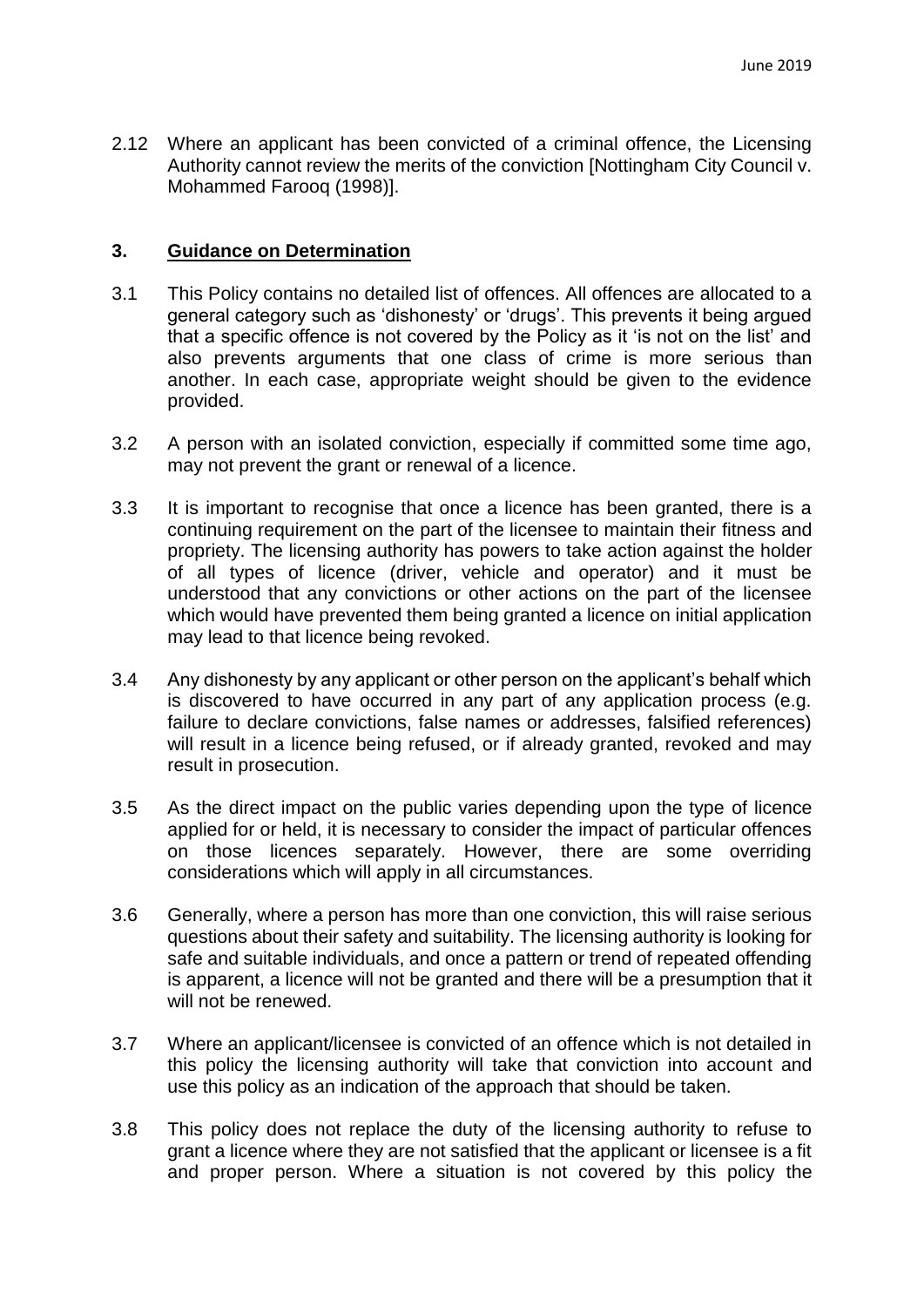authority will consider the matter from first principles and determine the fitness and propriety of the individual.

- 3.9 If an applicant has any convictions, warnings, cautions or charges awaiting trial, the licensing authority will look into:
	- How relevant the offence(s) are to the licence being applied for
	- How serious the offence(s) was/were
	- When the offences were committed
	- The date of conviction
	- Circumstances of the individual concerned
	- Sentence imposed by the court
	- The applicant's age at the time of conviction
	- Whether they form part of a pattern of offending
	- Any other character check considered reasonable (e.g. personal references)
	- Any other factors that might be relevant.
- 3.10 The following criteria is to be followed by RCT Licencing Authority when considering 1) Drivers, 2) Private Hire Operators & 3) Vehicle Proprietors:-

# **Drivers**

- 3.11 A driver has direct responsibility for the safety of their passengers, direct responsibility for the safety of other road users and significant control over passengers who are in the vehicle. As those passengers may be alone, and may also be vulnerable, any previous convictions or unacceptable behaviour will weigh heavily against a licence being granted or retained.
- 3.12 As stated above, where an applicant has more than one conviction showing a pattern or tendency irrespective of time since the convictions, serious consideration will be given as to whether they are a safe and suitable person.
- 3.13 In relation to single convictions, the following time periods should elapse after completion of the sentence (or the date of conviction if a fine was imposed) before a licence will be granted.

# Crimes resulting in death

3.14 Where an applicant has been convicted of a crime which resulted in the death of another person or was intended to cause the death or serious injury of another person they **will not be licensed**.

# **Exploitation**

3.15 Where an applicant has been convicted of a crime involving, related to, or has any connection with abuse, exploitation, use or treatment of another individual irrespective of whether the victim or victims were adults or children, they **will not be licensed**. This includes slavery, child sexual exploitation, grooming, psychological, emotional or financial abuse, but this is not an exhaustive list.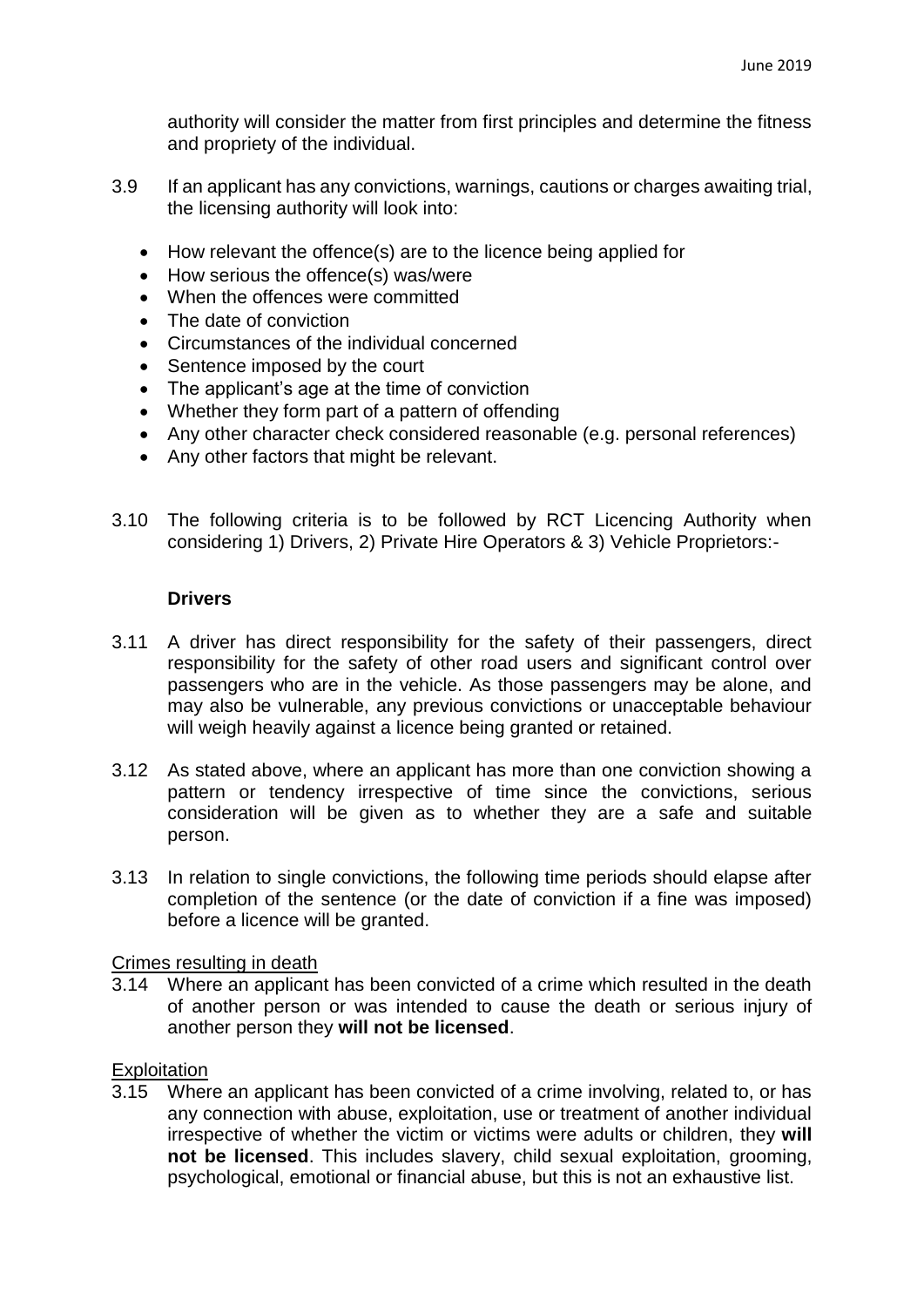### Offences involving violence

3.16 Where an applicant has a conviction for an offence of violence, or connected with any offence of violence, a licence will not be granted until **at least 10 years**  have elapsed since the completion of any sentence imposed.

#### Possession of a weapon

3.17 Where an applicant has a conviction for possession of a weapon or any other weapon related offence, a licence will not be granted until **at least 7 years** have elapsed since the completion of any sentence imposed.

# Sex and indecency offences

- 3.18 Where an applicant has a conviction for any offence involving or connected with illegal sexual activity or any form of indecency, **a licence will not be granted**.
- 3.19 In addition to the above, the licensing authority **will not grant a licence** to any applicant who is currently on the Sex Offenders Register or on any 'barred' list.

#### **Dishonesty**

3.20 Where an applicant has a conviction for any offence of dishonesty, or any offence where dishonesty is an element of the offence, a licence will not be granted until **at least 7 years** have elapsed since the completion of any sentence imposed.

#### Drugs

- 3.21 Where an applicant has any conviction for, or related to, the supply of drugs, or possession with intent to supply or connected with possession with intent to supply, a licence will not be granted until **at least 10 years** have elapsed since the completion of any sentence imposed.
- 3.22 Where an applicant has a conviction for possession of drugs, or related to the possession of drugs, a licence will not be granted until **at least 5 years** have elapsed since the completion of any sentence imposed. In these circumstances, any applicant will also have to undergo drugs testing at their own expense to demonstrate that they are not using controlled drugs.

# **Discrimination**

3.23 Where an applicant has a conviction involving or connected with discrimination in any form, a licence will not be granted until **at least 7 years** have elapsed since the completion of any sentence imposed or from conviction (whichever is longer).

#### Motoring convictions

3.24 Hackney carriage and private hire drivers are professional drivers charged with the responsibility of carrying the public. Any motoring conviction demonstrates a lack of professionalism and will be considered seriously. It is accepted that offences can be committed unintentionally, and a single occurrence of a minor traffic offence would not prohibit the grant of a licence or may not result in action against an existing licence. Subsequent convictions reinforce the fact that the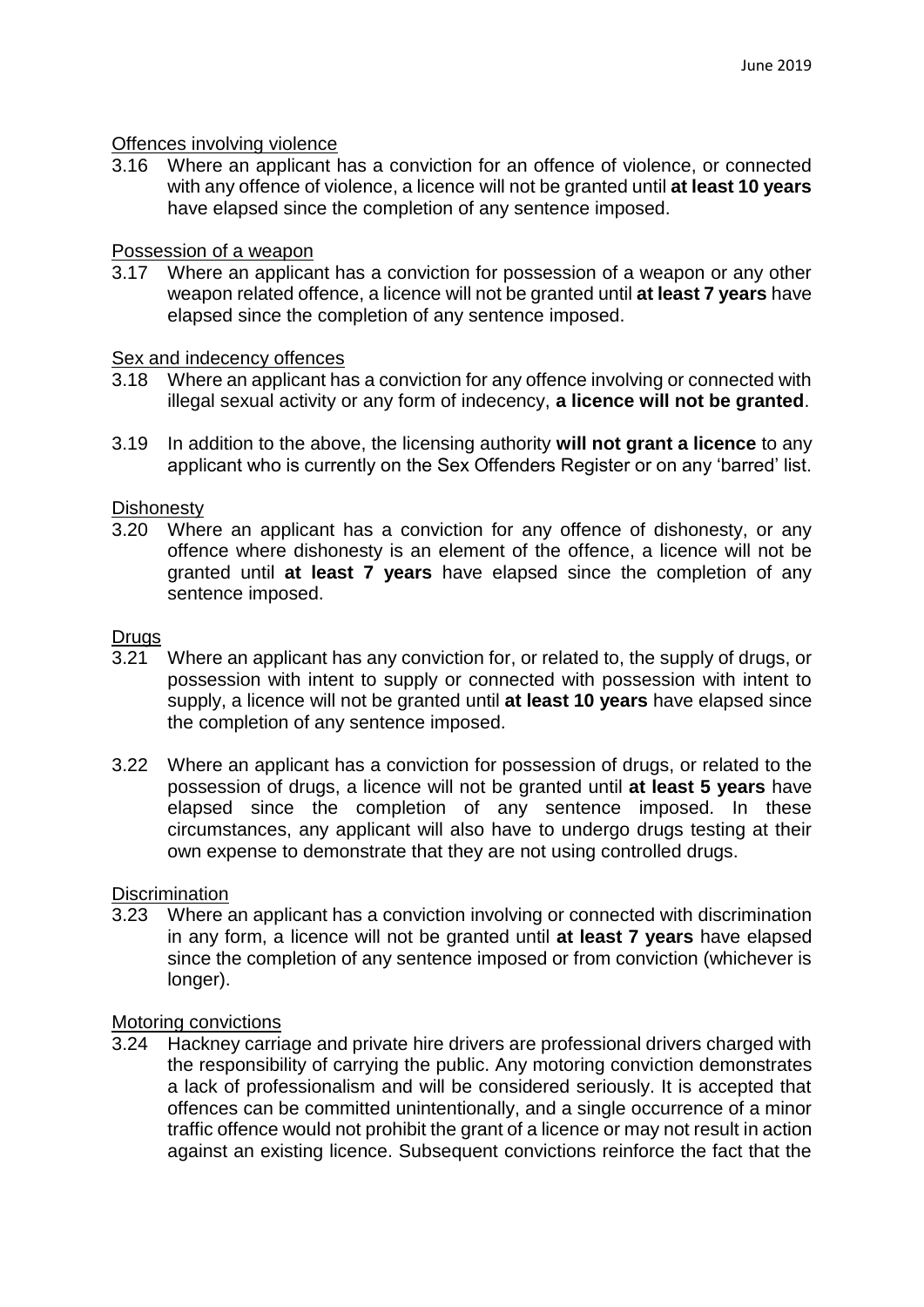licensee does not take their professional responsibilities seriously and is therefore not a safe and suitable person to be granted or retain a licence.

- 3.25 Where an applicant has been involved in driving offences that involved the loss of life, they **will not be licensed**.
- 3.26 No driver will be allowed to hold a taxi drivers licence if they have 12 or more current points on their DVLA licence.
- 3.27 In cases where the courts have imposed a disqualification in respect of a DVLA drivers licence an application for a drivers licence will not be granted until **at least 7 years** have elapsed following the reinstatement of that licence. Where a person has had more than one period of disqualification then the application will be refused.

### Drink driving/driving under the influence of drugs/using a hand‐held telephone or hand held device whilst driving

- 3.28 Where an applicant has a conviction for drink driving or driving under the influence of drugs, a licence will not be granted until **at least 7 years** have elapsed since the completion of any sentence or driving ban imposed. In these circumstances, any applicant will also have to undergo drugs testing at their own expense to demonstrate that they are not using controlled drugs.
- 3.29 Where an applicant has a conviction for using a held‐hand mobile telephone or a hand‐held device whilst driving, a licence will not be granted until at least 5 years have elapsed since the conviction or completion of any sentence or driving ban imposed, whichever is the later.

# Other motoring offences

- 3.30 A minor traffic or vehicle related offence is one which does not involve loss of life, driving under the influence of drink or drugs, driving whilst using a mobile phone, and has not resulted in injury to any person or damage to any property (including vehicles). Where an applicant has 7 or more points on their DVLA licence for minor traffic or similar offences, a licence will not be granted until **at least 5 years** have elapsed since the completion of any sentence imposed or the date on which the number of points on the DVLA licence dropped below 7.
- 3.31 A major traffic or vehicle related offence is one which is not covered above and also any offence which resulted in injury to any person or damage to any property (including vehicles). It also includes driving without insurance or any offence connected with motor insurance. Where an applicant has a conviction for a major traffic offence or similar offence, a licence will not be granted until **at least 7 years** have elapsed since the completion of any sentence imposed.

#### Hackney carriage and private hire offences

3.32 Where an applicant has a conviction for an offence concerned with or connected to hackney carriage or private hire activity (excluding vehicle use), a licence will not be granted until **at least 7 years** have elapsed since the completion of any sentence imposed.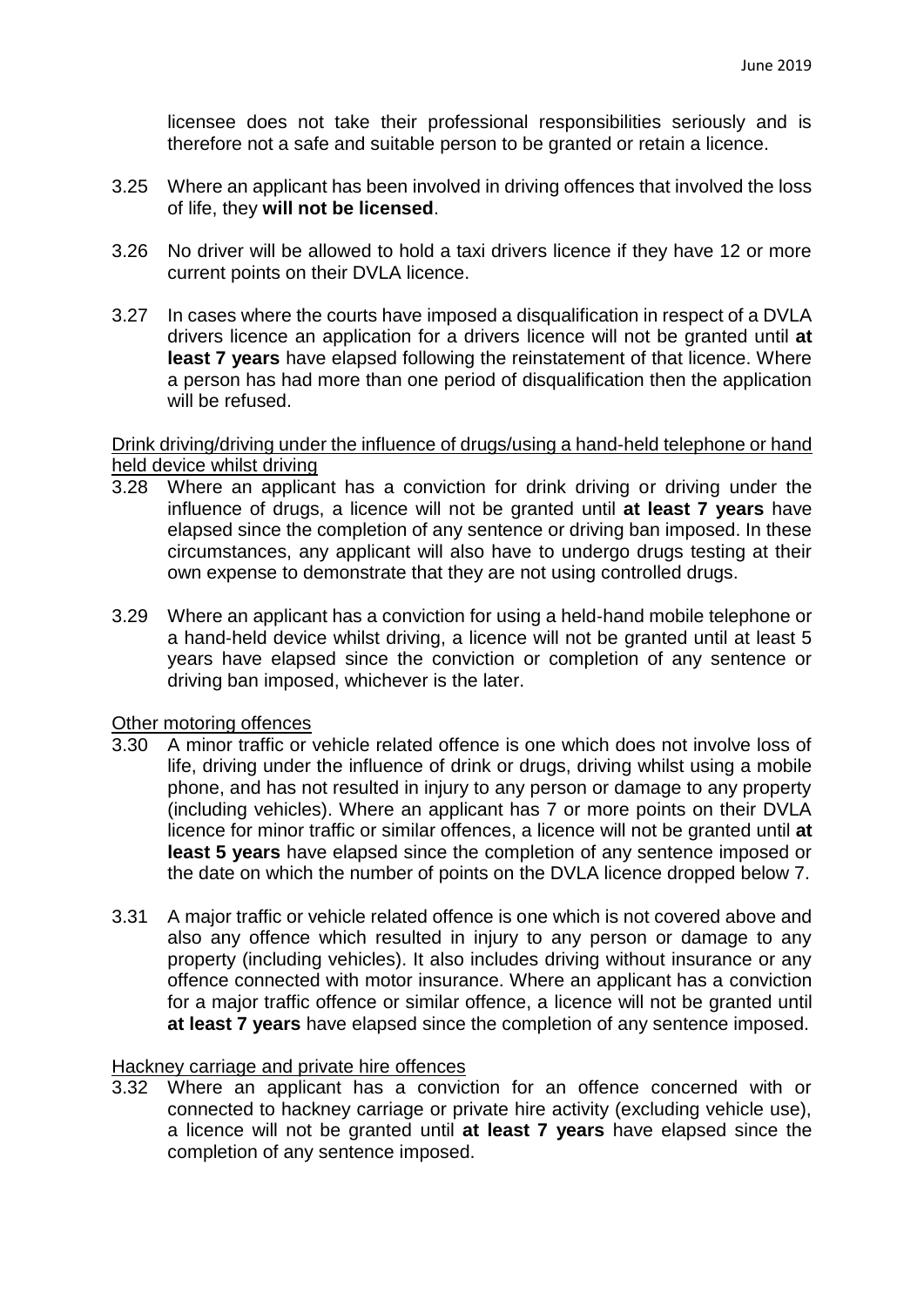### Vehicle use offences

3.33 Where an applicant has a conviction for any offence which involved the use of a vehicle (including hackney carriages and private hire vehicles), a licence will not be granted until **at least 7 years** have elapsed since the completion of any sentence imposed.

# **Private Hire Operators**

- 3.34 A private hire operator ("an operator") does not have direct responsibility for the safety of passengers, other road users or direct contact with passengers who are in the private hire vehicle (except where they are also licensed as a private hire driver). However, in performing their duties they obtain and hold considerable amounts of personal and private information about their passengers which must be treated in confidence and not revealed to others, or used by the operator or their staff for criminal or other unacceptable purposes.
- 3.35 As stated above, where an applicant has more than one conviction, serious consideration will be given as to whether they are a safe and suitable person.
- 3.36 Operators must ensure that any staff that are used within the business (whether employees or independent contractors) and are able to access any information as described above are subject to the same standards as the operator themselves. This can be affected by means of the individual staff member being required by the operator to obtain a basic DBS certificate and to make a statutory declaration. If an operator is found not to be applying the required standards and using staff that do not meet the licensing authority's overall criteria, that will lead to the operator's licence being revoked.
- 3.37 As public trust and confidence in the overall safety and integrity of the private hire system is vital, the same standards will be applied to operators as those applied to drivers, which are outlined above.

# **Vehicle proprietors**

3.38 Vehicle proprietors (both hackney carriage and private hire) have two principal responsibilities.

Firstly, they must ensure that the vehicle is maintained to an acceptable standard at all times.

Secondly, they must ensure that the vehicle is not used for illegal or illicit purposes.

3.39 As public trust and confidence in the overall safety and integrity of the private hire system is vital, the same standards will be applied to proprietors as those applied to drivers, which are outlined above.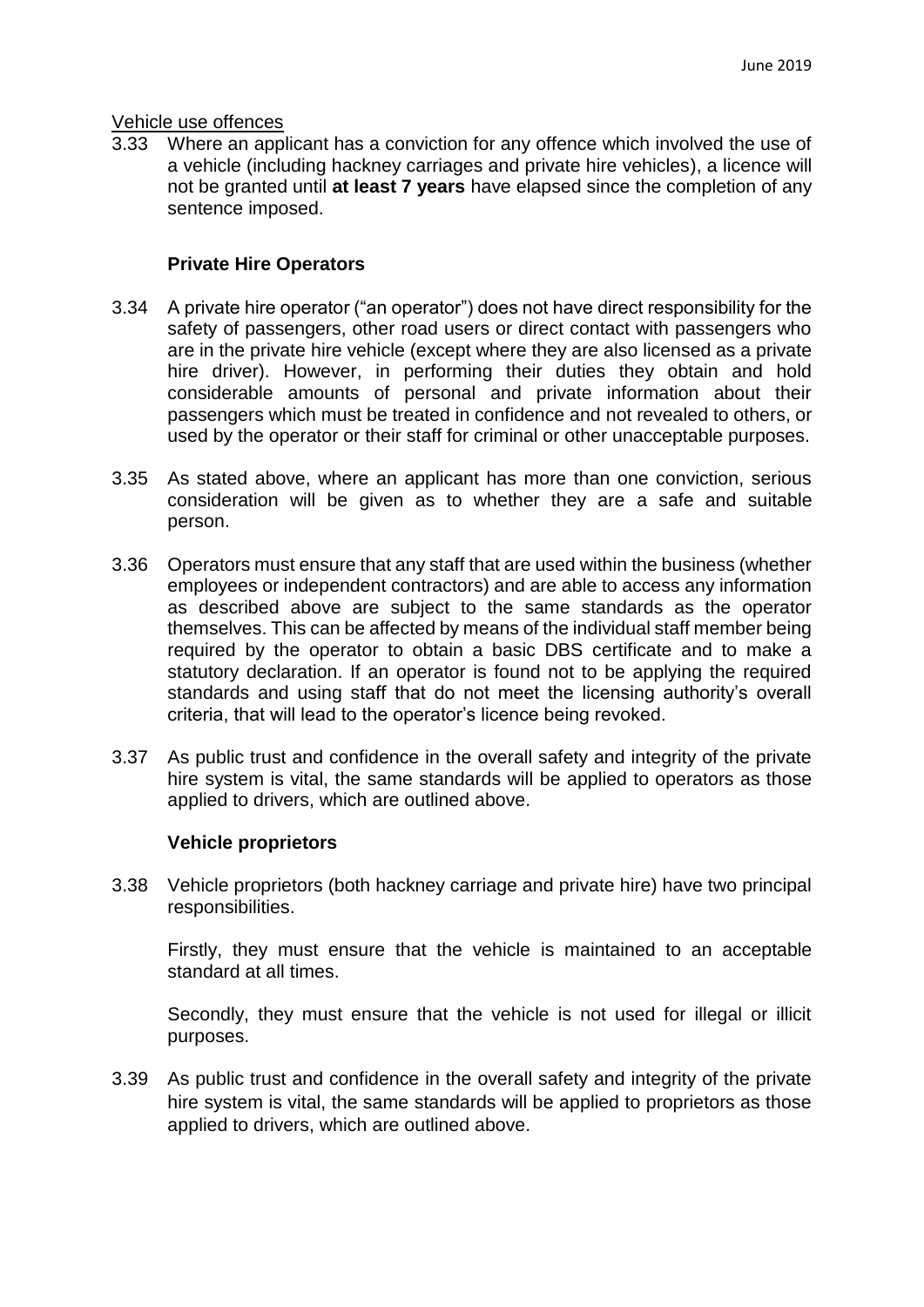# **Existing Licence holders**

3.41 As public trust and confidence in the overall safety and integrity of the system of taxi licensing is vital, where a licence holder has received a conviction for any category of offences detailed above, their licence(s) **will be revoked**.

# **4. Powers**

- 4.1 Section 61 and Section 62 of the Local Government (Miscellaneous Provisions) Act 1976 allow the licensing authority to suspend, revoke or refuse to renew a licence if the application/licence holder has been convicted of an offence involving dishonesty, indecency, violence; failure to comply with the provisions of the Town Police Clauses Act 1847; failure to comply with the provisions of Part II of the Local Government (Miscellaneous Provisions) Act 1976; or any other reasonable cause.
- 4.2 The Rehabilitation of Offenders Act 1974 (Exceptions) (Amendment) Order 2002, allows the licensing authority to take into account all convictions recorded against an application or the holder of a private hire vehicle or hackney carriage driver's licence, whether spend or not. Therefore the licensing authority will have regard to all relevant convictions, particularly where there is a long history of offending or a recent pattern of repeat offending.

# **5. Overseas residents**

5.1 If a private hire operator applicant has spent six continuous months or more overseas the licensing authority will expect to see evidence of a criminal records check of the appropriate level, or a Certificate of Good Conduct from the country/countries covering the period.

# **6. Non-conviction information**

- 6.1 If additional information is forthcoming regarding an applicant's antecedent history that brings into question their suitability as a fit and proper person to hold the licence applied for, or the applicant has, on more than one occasion, been arrested or charged but not convicted, for an offence which suggests they could be a danger to the public, consideration should be given to refusing the application.
- 6.2 In assessing the action to take, the safety of the travelling public must be the paramount concern.

# **7. Outstanding charges or summonses**

7.1 If the individual is the subject of an outstanding charge or summons their application can continue to be processed but the application will need to be